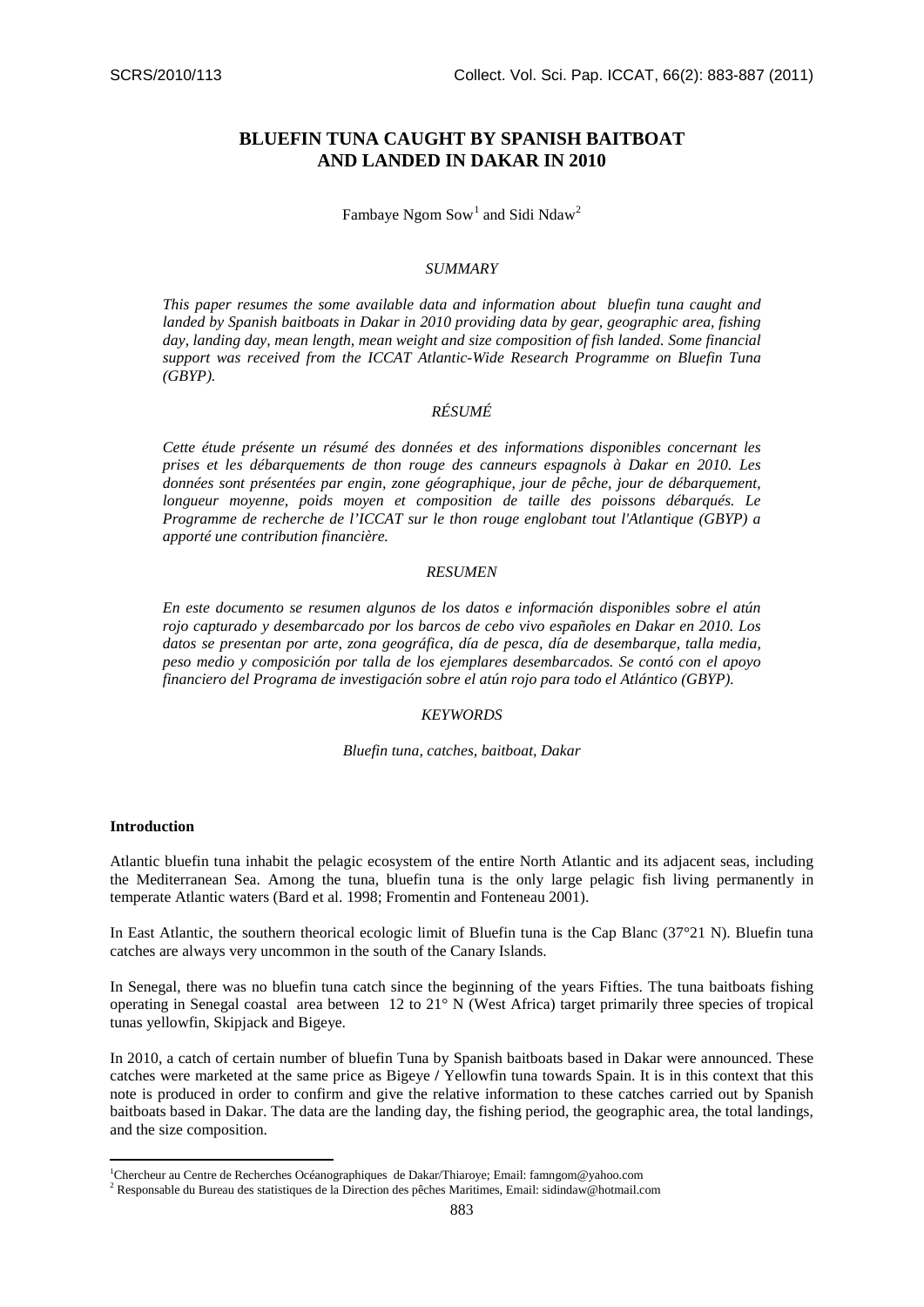### **Methodology adopted**

Following the information collected, the Centre de Recherches Océanographiques de Dakar/Thiaroye (CRODT) and the Direction des Pêches Maritimes of Senegal conducted jointly the investigations in order to compile documents and information relative on bluefin catches in 2010. Meetings were held between the Administration, the Research and the Professionals of tuna fisheries to investigate the catches of bluefin tuna. Later on, Scientists and the fisheries Administration started to discuss the method to adopt in order to collect the maximum information and documents. Thus, many sources were collected.

This paper is based upon:

- Logbooks data collected on the baitboats,
- Statistical sheet and reports filled by the observers of the Direction de la Protection et de la Surveillance des pêches (DPSP) embarked on these spanish baitboats ;
- Trade declarations of fishing societies ;
- Information received from the companies trustees ;
- Documents from the customs office ;
- Sampling in port done by the technicians from the Centre de Recherches Océanographiques de Dakar-Thiaroye (CRODT).

All the fishery data corresponding were selected to be analyzed. For calculation we used the equation relationship between L- W;

*W=2.95.10 –5 \*FL 2.899* (Anon. 1984)

### **Results and discussion**

The exploitation of the various documents and information emphasized that Spanish baitboats based in Dakar captured and unloaded bluefin tuna during the first quarter of 2010. The unloading took place precisely in February. Those tunas were fresh fishes. The state of unloaded fishes (fresh) supposes that the fish was caught during the most recent sets fishing carried out by these baitboats. In February 2010, 19 specimens were unloaded in Dakar port. The total catches were 4350 kg **Table 1**. The mean size is around 229 cm and the mean weight 224 kg. These measurements indicate that the captured individuals were adults. It should be also emphasize the fact that these specimens had first dorsal length (LD1) except standards which the samplers could not measure with a caliper.

**Table 2** shows that bluefin tuna catches were carried out in the latitudes  $16^{\circ}$ - 17° and longitude 17° and 18°. They are the fishing zones between Senegal and Mauritania. The **Figure 1** indicates the fishing areas of the baitboat fleet based in Dakar in February 2010 (12-21° N).

The **Figure 2** shows the size distribution of bluefin and bigeye caught by these boats at the same period fishing and area. We note that sizes of bluefin landed were bigger than bigeye sizes. But, it might possible that bluefin tuna smaller are sampled like bigeye.

## **Conclusion and recommendation**

All documents analyzed confirm that fishes caught by Spanish baitboats and landed at Dakar in February 2010 are Bluefin tuna. The presence of bluefin in this southern area could be linked to trophic migration of bait and environmental changes. More attention should be devoted by the samplers.

### **References**

- Anon. 1984, Report of the Bluefin Tuna Workshop, Japan September 1983. Collect. Vol. Sci. Pap, ICCAT, 19: 1- 282.
- Bard, F.X., Bach, P. and Josse, E. 1998, Habitat et écophysiologie des thons : Quoi de neuf depuis 15 ans? Collect. Vol. Sci. Pap, ICCAT, 50(1): 319-342.
- Fromentin, J.-M. and Fonteneau, A 2001. Fishing effects and life history traits: a case-study comparing tropical versus temperate tunas. Fisheries Research 53: 133-150.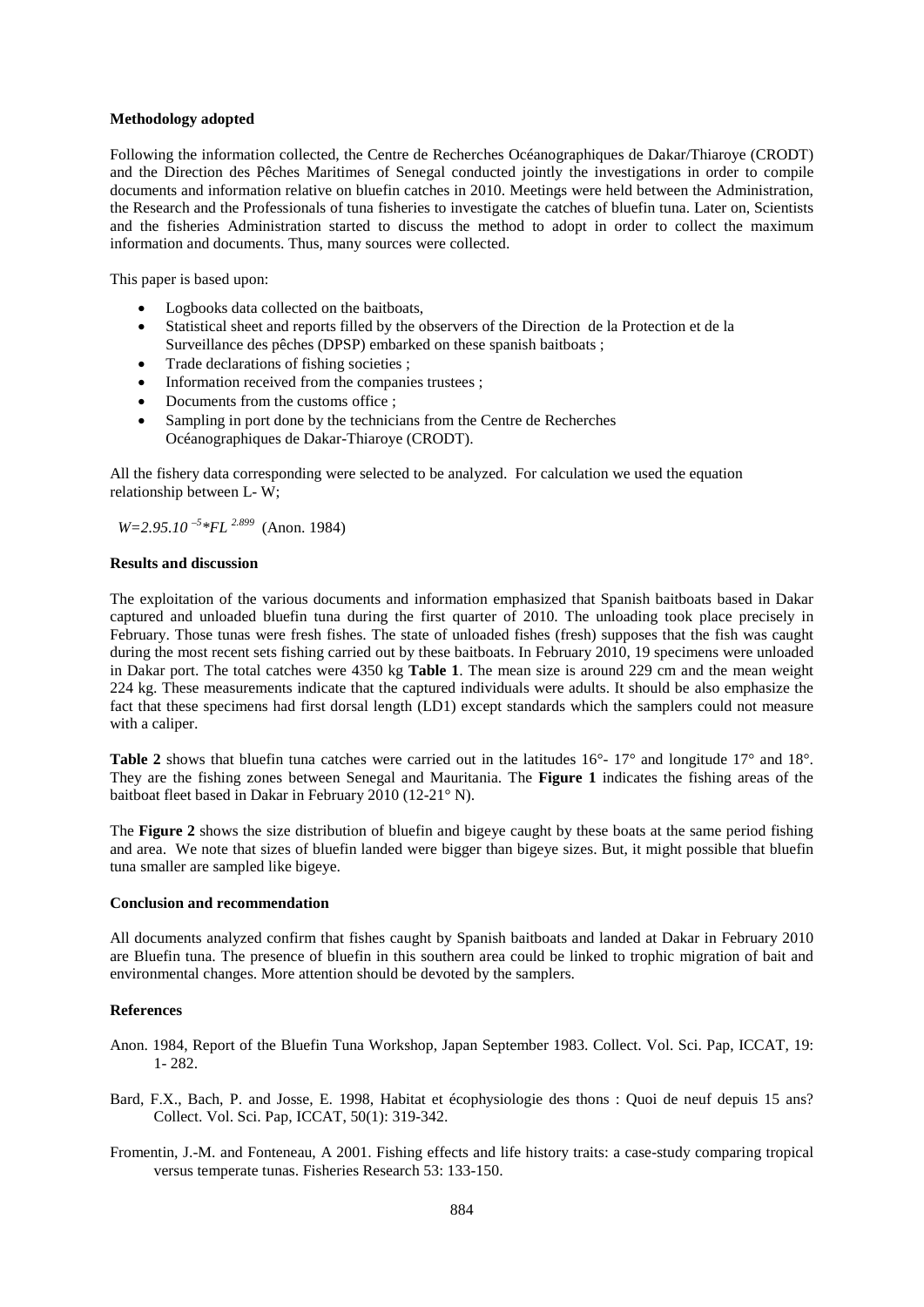| Table 1. Landings of Bluefin in Dakar. |
|----------------------------------------|
|----------------------------------------|

| Vessel     | Landing day  | Total bluefin<br>landings (kg) | Total<br><b>Number</b> | Mean<br>length (cm) | Mean weight<br>(Kg) |
|------------|--------------|--------------------------------|------------------------|---------------------|---------------------|
| Baitboat 1 | 2 3 /02/2010 | 474                            | $\overline{2}$         | 213                 | 237                 |
| Baitboat 2 | 25/02/2010   | 3089                           | 13                     | 235                 | 238                 |
| Baitboat 3 | 28/02/2010   | 787                            | $\overline{4}$         | 255                 | 197                 |
| Total      |              | 4350                           | 19                     | 229                 | 224                 |

**Table 2.** Size composition of bluefin tuna caught by geographical area and boat.

| Vessel            | Fishing day | Landing day  | Latitude          | Longitude         | Weight<br>(kg) | Size<br>(cm) | <b>Numbers</b> | Depth<br>(m) | Sea surface<br>Temperatures<br>(Celsius) |
|-------------------|-------------|--------------|-------------------|-------------------|----------------|--------------|----------------|--------------|------------------------------------------|
| <b>Baitboat 1</b> | 16/02/2010  | 2 3 /02/2010 | $16^{\circ}$ 55 N | 17° 39 W          | 252            | 206          | $\mathbf{1}$   | 2600         | $\overline{22}$                          |
|                   |             |              |                   |                   | 222            | 182          | $\mathbf{1}$   |              |                                          |
|                   |             |              |                   |                   |                |              |                |              |                                          |
| <b>Baitboat 2</b> | 19/02/2010  | 25/02/2010   | $17^{\circ}$ 19 N | $17^\circ 31 W$   | 299            | 261          | $\mathbf{1}$   | 2500         | 21,4                                     |
|                   |             |              |                   |                   | 273            | 253          | $\overline{c}$ |              |                                          |
|                   |             |              |                   |                   | 270            | 252          | $\mathbf{1}$   |              |                                          |
|                   |             |              |                   |                   | 264            | 250          | $\sqrt{2}$     |              |                                          |
|                   |             |              |                   |                   | 236            | 241          | $\mathbf{1}$   |              |                                          |
|                   |             |              |                   |                   | 224            | 236          | $\mathbf{1}$   |              |                                          |
|                   |             |              |                   |                   | 212            | 232          | $\mathbf{1}$   |              |                                          |
|                   |             |              |                   |                   | 211            | 231          | $\mathbf{1}$   |              |                                          |
|                   |             |              |                   |                   | 197            | 226          | $\mathbf{1}$   |              |                                          |
|                   |             |              |                   |                   | 195            | 225          | $\mathbf{1}$   |              |                                          |
|                   |             |              |                   |                   | 171            | 215          | $\mathbf{1}$   |              |                                          |
| <b>Baitboat 3</b> | 27/02/2010  | 28 /02/ 2010 | $17^\circ 50$ N   | $17^{\circ}$ 40 W | 212            | 232          | $\mathbf{1}$   | 2600         | $\overline{23}$                          |
|                   |             |              |                   |                   | 192            | 224          | $\overline{c}$ |              |                                          |
|                   |             |              |                   |                   | 162            | 211          | $\mathbf{1}$   |              |                                          |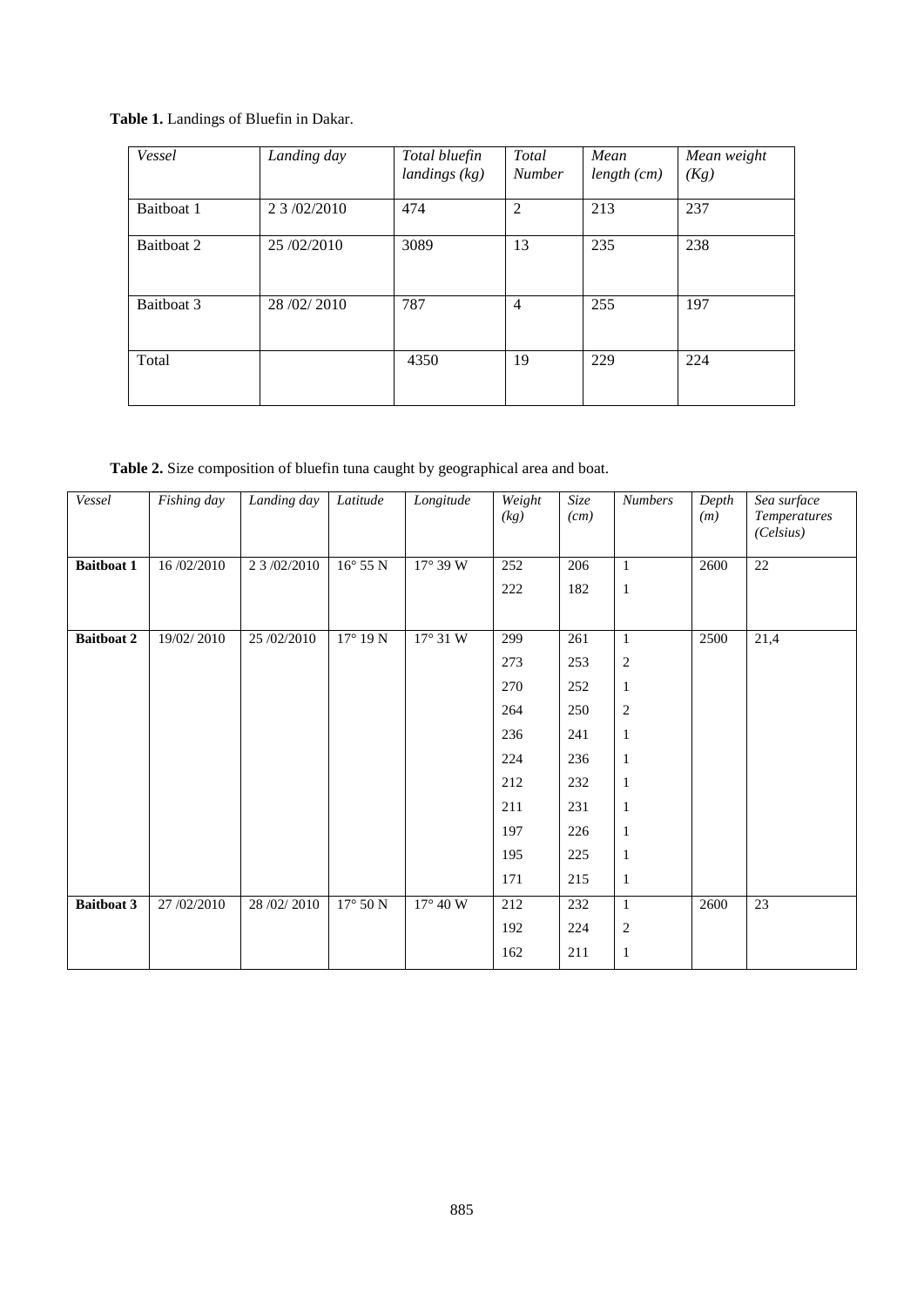

Figure 1. Fishing areas of the baitboat fleet based in Dakar in February 2010.